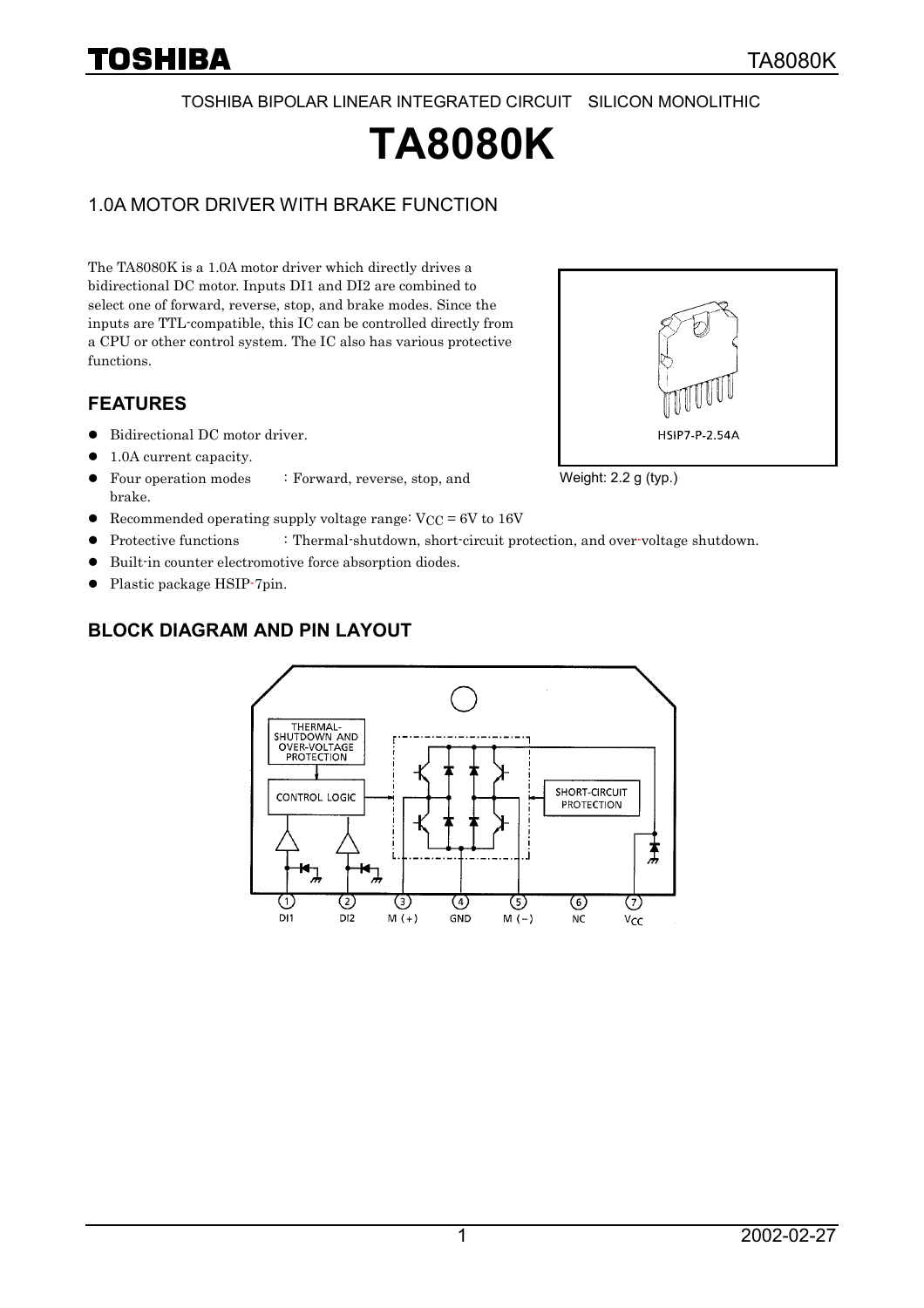## **PIN DESCRIPTION**

| PIN No. | <b>SYMBOL</b>   | <b>DESCRIPTION</b>                                                                                                                                                                       |
|---------|-----------------|------------------------------------------------------------------------------------------------------------------------------------------------------------------------------------------|
|         | D <sub>11</sub> | Output status control pin.                                                                                                                                                               |
| 2       | D <sub>12</sub> | Connects to a PNP-type voltage comparator.                                                                                                                                               |
| 3       | $M (+)$         | Connects to the DC motor. Both the sink and the source have a current capacity of 1.0A. Diodes<br>for absorbing counter electromotive force are contained on the $V_{CC}$ and GND sides. |
| 4       | <b>GND</b>      | Grounded                                                                                                                                                                                 |
| 5       | $M(-)$          | Connects to the DC motor together with pin 3 and has the same function as pin 3. This pin is<br>controlled by the inputs from pins 1 and 2.                                              |
| 6       | NC.             | Not connected. (Electrically, this pin is completely open.)                                                                                                                              |
|         | $V_{\rm CC}$    | Power supply pin. This pin has a function to turn off the output when the applied voltage<br>exceeds 30.0 V, thus protecting the IC and the load.                                        |

## **TRUTH TABLE**

| Input |                 | Output               |        |        |
|-------|-----------------|----------------------|--------|--------|
| DI1   | D <sub>12</sub> | $M$ (+               | М      |        |
| н     |                 |                      |        | (Note) |
|       |                 |                      |        |        |
| Н     |                 | п                    |        |        |
|       |                 | OFF (high impedance) | (Note) |        |

Note: Brake mode comes into effect when both M (+) and M (−) go low, Stop mode comes into effect when both M (+) and M (−) turn OFF.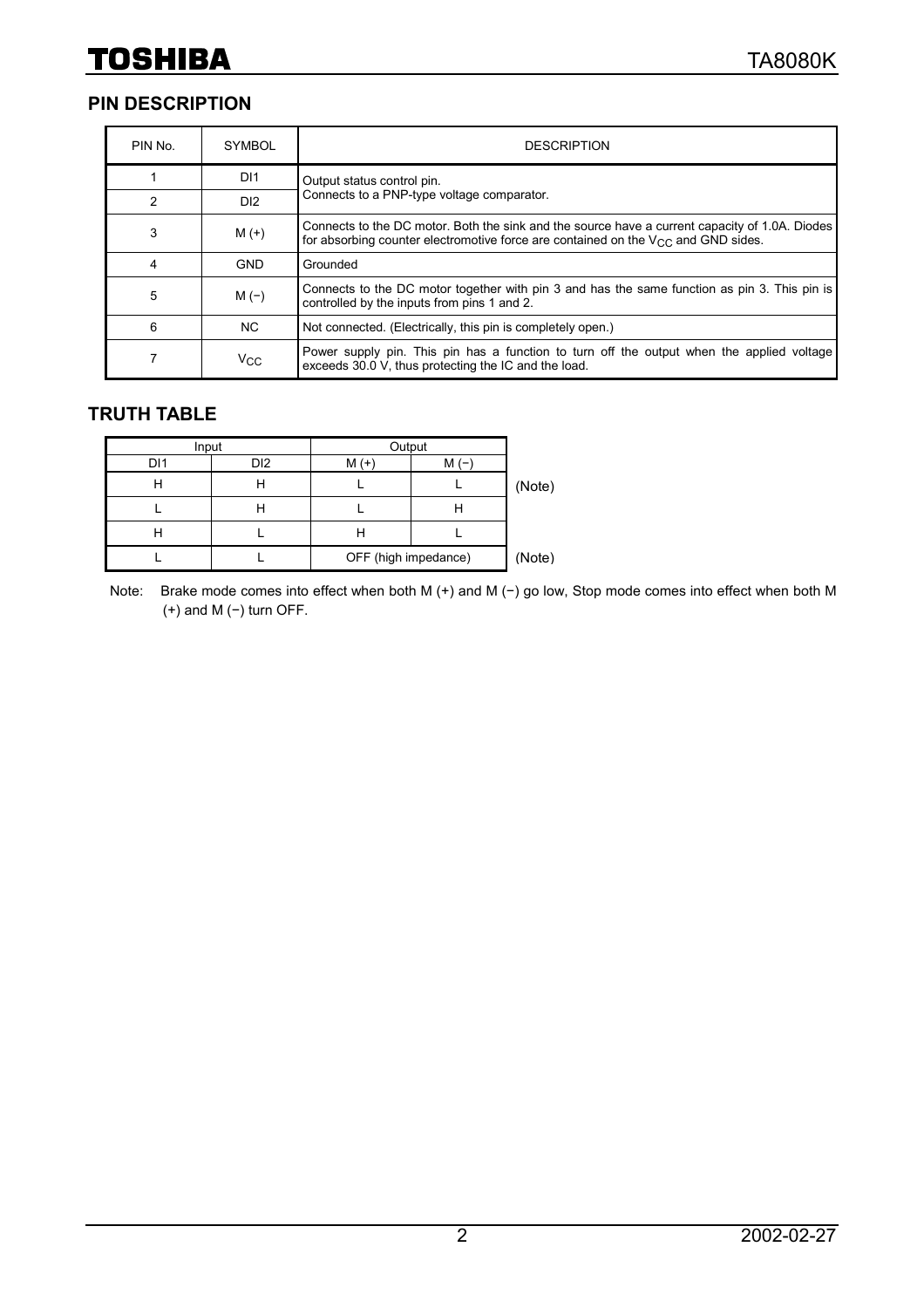## **MUTLI PROTECTIVE FUNCTIONS**

The TA8080K contains three protective functions: Overvoltage (VSD), Overcurrent (ISD), and Overheat (TSD). All these functions are incorporated to protect the IC (even including the motor load) against degradation and breakdown due to power-derived overstresses. These three functions operate independently of each other. The following explains each function.



## **1. Overvoltage Protection (VSD)**

• Basic Operation

When the voltage applied to the VCC pin is below the VSD detection level, output is controlled by input signals. However, when the VCC voltage exceeds the detection level, output goes to a high-impedance state irrespective of the input signal.

• Functional Description

The VSD voltage detection is accomplished by comparing the Zener and the VCC voltages. When the VCC voltage is higher than the Zener voltage, an instruction is forwarded to the control logic unit to turn off the output transistors. When it is lower than the Zener voltage, the logic unit is controlled by input signals, DI1 and DI2.

## **2. Overheat Protection (TSD)**

• Basic Operation

When the junction temperature (chip temperature) is below the TSD detection level, output is controlled by input signals. However, when the junction temperature exceeds the detection level, output goes to a high-impedance state irrespective of the input signal.

• Functional Description

The temperature detection is accomplished by monitoring VF of the on-chip diode. The diode VF is compared with the internal reference voltage and if it is found below the reference voltage, an instruction is forwarded to the control logic unit to turn off the output transistors. When it is higher than the reference voltage, the logic unit is controlled by input signals, DI1 and DI2.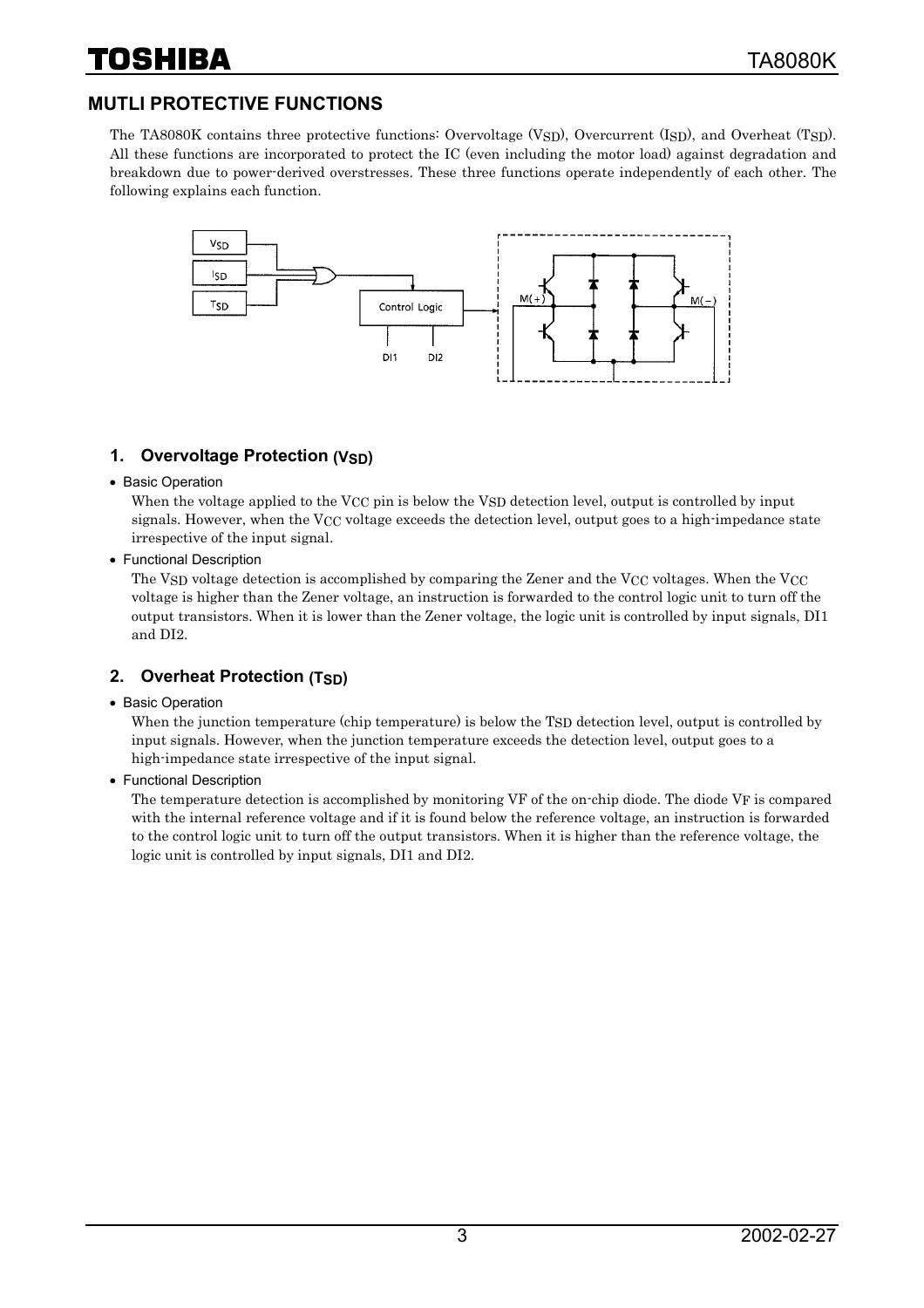## **3. Overcurrent Protection (ISD)**

#### • Basic Operation

When the output current (Isink or Isource on pin 3 or pin 5) is below the ISD detection level, output is controlled by input signals. However, when the output current exceeds the detection level, output changes to a switching waveform like the one shown in Figure 1 below.



**Figure1. Basic Operation** 

#### • Functional Description

The output current detection is accomplished by monitoring VBE of each output transistor. The detection sensor is connected to each output transistor, as well as to the short-circuiting protection circuit. If a current greater than the ISD detection level flows in any one of the four output transistors, the short-circuiting protection circuit is actuated.

This circuit contains a timer, so that when the overcurrent condition continues for 20  $\mu$  s (typ.), output is placed in the high-impedance state (output OFF). Then,  $80 \mu s$  (typ.) later, output is returned to output-ON mode. If the overcurrent condition still exists at this time, the above switching mode is repeated until the overcurrent condition is removed.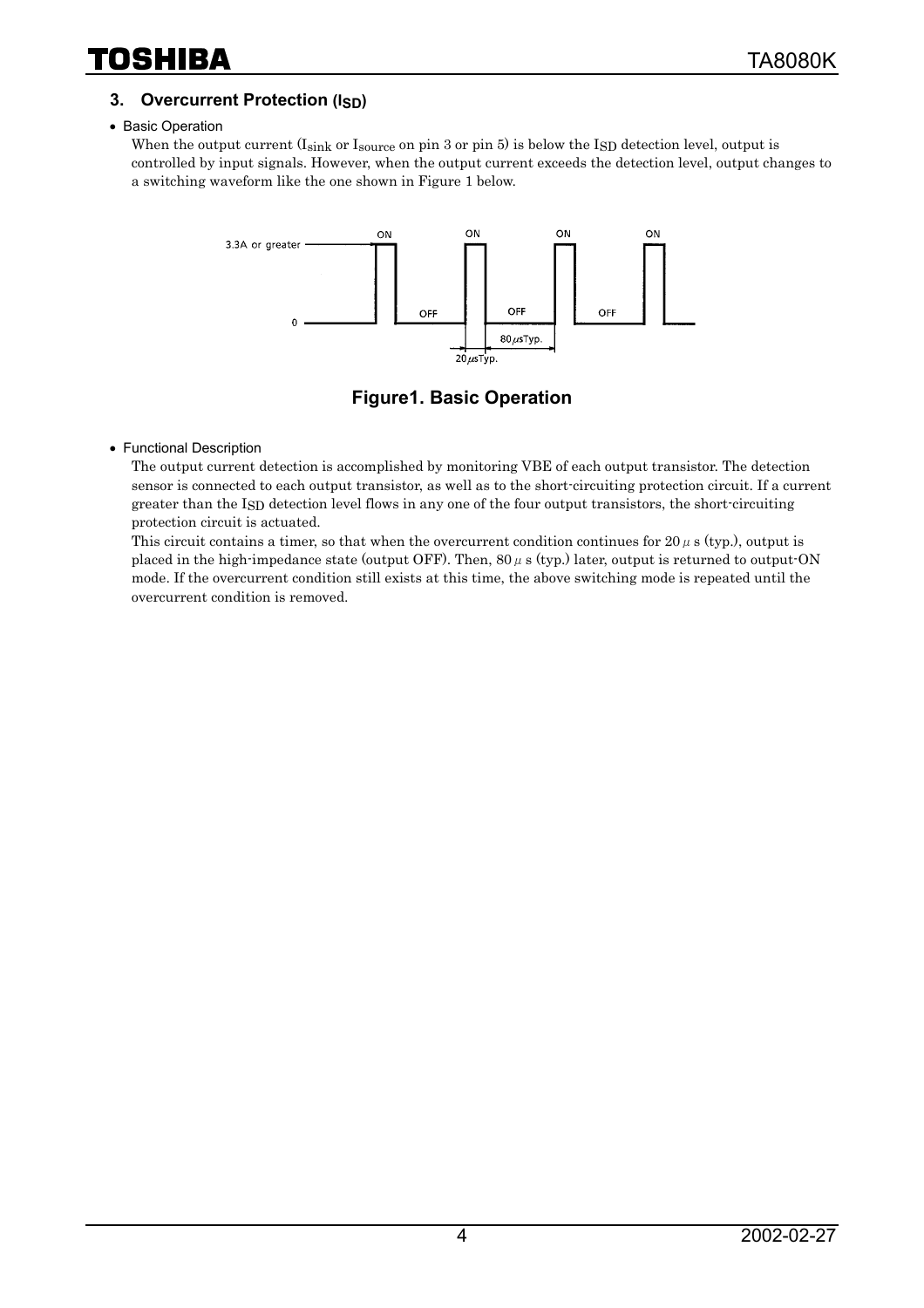## **MAXIMUM RATINGS (Ta = 25°C)**

| <b>CHARACTERISTIC</b>        | <b>SYMBOL</b>               | <b>RATING</b>   | <b>UNIT</b> |  |
|------------------------------|-----------------------------|-----------------|-------------|--|
| Power Supply Voltage         | $V_{\rm CC}$                | 30              | ٧           |  |
|                              | $V_{\rm CC}$                | 60 (1s)         |             |  |
| Input Voltage                | <b>V<sub>IN</sub></b>       | $-0.3 - V_{CC}$ | v           |  |
| <b>Output Current</b>        | $IO-AVE$                    | 1.0             | A           |  |
| Power Dissipation            | $P_D$                       | 12.5            | W           |  |
| <b>Operation Temperature</b> | $\mathsf{T}_{\mathsf{opr}}$ | $-40 - 110$     | °C          |  |
| Storage Temperature          | $T_{\text{stg}}$            | $-55 - 150$     | °C          |  |
| Lead Temperature Time        | $\mathsf{T}_{\mathsf{sol}}$ | 260 (10s)       | °C.         |  |

## **ELECTRICAL CHARACTERISTICS (V<sub>CC</sub> = 6~16V, Tc = −40~110°C)**

| <b>CHARACTERISTIC</b>            | <b>SYMBOL</b>          | PIN                  | <b>TEST</b><br>CIR-<br><b>CUIT</b> | <b>TEST CONDITION</b>    | <b>MIN</b> | TYP.                     | <b>MAX</b>               | <b>UNIT</b>      |
|----------------------------------|------------------------|----------------------|------------------------------------|--------------------------|------------|--------------------------|--------------------------|------------------|
|                                  | $_{\rm lCG1}$          | $V_{\rm CC}$         | $\overline{\phantom{0}}$           | Stop                     |            | 8                        | 15                       | mA               |
| Power Supply Current             | $_{\text{ICC2}}$       |                      |                                    | Forward / Reverse        |            | 20                       | 40                       |                  |
|                                  | $I_{CC3}$              |                      |                                    | <b>Brake</b>             |            | 12                       | 25                       |                  |
|                                  | $V_{IL}$               | DI1/DI2              |                                    |                          |            |                          | 0.8                      | $\vee$           |
| Input Voltage                    | V <sub>IH</sub>        |                      |                                    |                          | 2.0        | $\overline{\phantom{0}}$ | $\overline{\phantom{0}}$ |                  |
| Input Current                    | ŀμ.                    | DI1/ DI2             |                                    | $V_{IN} = 0.4V$          | $-100$     | $\overline{\phantom{0}}$ | 10                       | μA               |
|                                  | Iін                    |                      |                                    | $V_{IN} = V_{CC}$        | $-10$      |                          | 10                       |                  |
|                                  | $V_{\rm sat}$          | $M (+)$<br>/ M $(-)$ |                                    | $IO$ = 1.0A, Tc = 25°C   |            | 2.0                      | 2.5                      | $\vee$           |
| <b>Output Saturation Voltage</b> | (total)                |                      | $\overline{\phantom{0}}$           | $IO = 1.0A$ , Tc = 110°C |            | 2.0                      | 2.5                      |                  |
|                                  | LEAK-U                 | $M (+) /$<br>$M(-)$  |                                    | $V_{OUT} = 0V$           |            |                          | $-10$                    | μA               |
| Output Leakage Current           | LEAK-L                 |                      | $\overline{\phantom{0}}$           | $V_{OUT} = V_{CC}$       |            |                          | 10                       |                  |
| Diode Forward Voltage            | $V_{F-U}$              | $M (+) /$<br>$M(-)$  | $I_F = 1.0A$                       |                          |            | 2.0                      |                          | $\vee$           |
|                                  | $V_{F-L}$              |                      |                                    |                          | 1.2        |                          |                          |                  |
| Over-current Detection           | <b>I</b> <sub>SD</sub> |                      |                                    |                          | 1.2        | 1.7                      | 2.3                      | A                |
| Shutdown Temperature             | T <sub>SD</sub>        |                      |                                    |                          |            | 150                      |                          | $^{\circ}$ C     |
| Over-voltage Detection           | <b>V<sub>SD</sub></b>  |                      | —                                  |                          | 27         | 30                       | 33                       | $\vee$           |
| <b>Thermal Resistance</b>        | $R\theta_{\text{i-c}}$ |                      | —                                  |                          |            | $\overline{4}$           |                          | $^{\circ}$ C / W |
| <b>Transfer Delay Time</b>       | $t_{\text{pLH}}$       |                      |                                    |                          |            | 1                        | 10                       |                  |
|                                  | t <sub>pHL</sub>       |                      |                                    |                          |            | 1                        | 10                       | μs               |

Note: The parameter values above are guaranteed in the operating voltage range of 6V to 16V. If the guaranteed range is exceeded in practical use, make sure that the IC operates normally in application.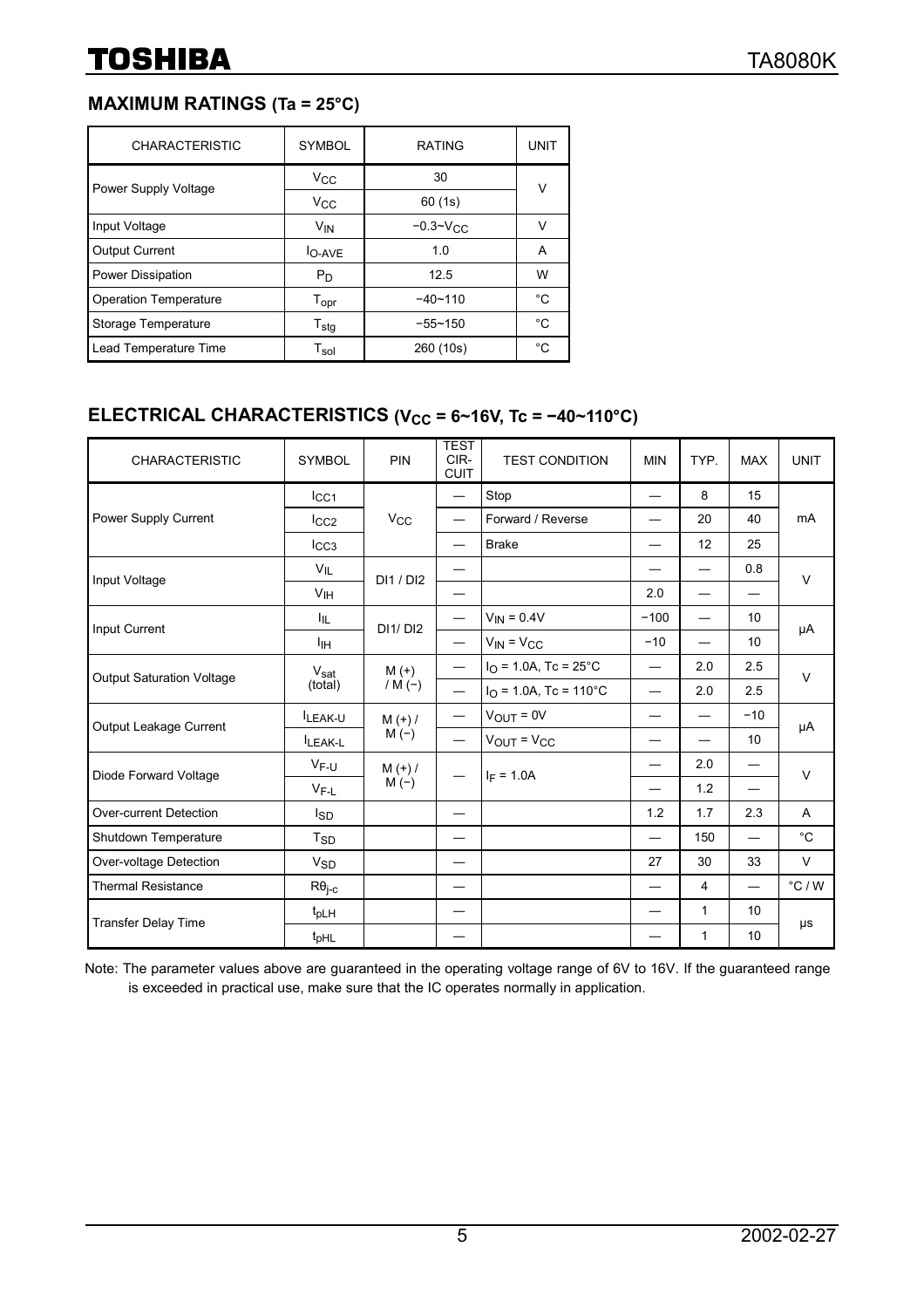# **TOSHIBA**

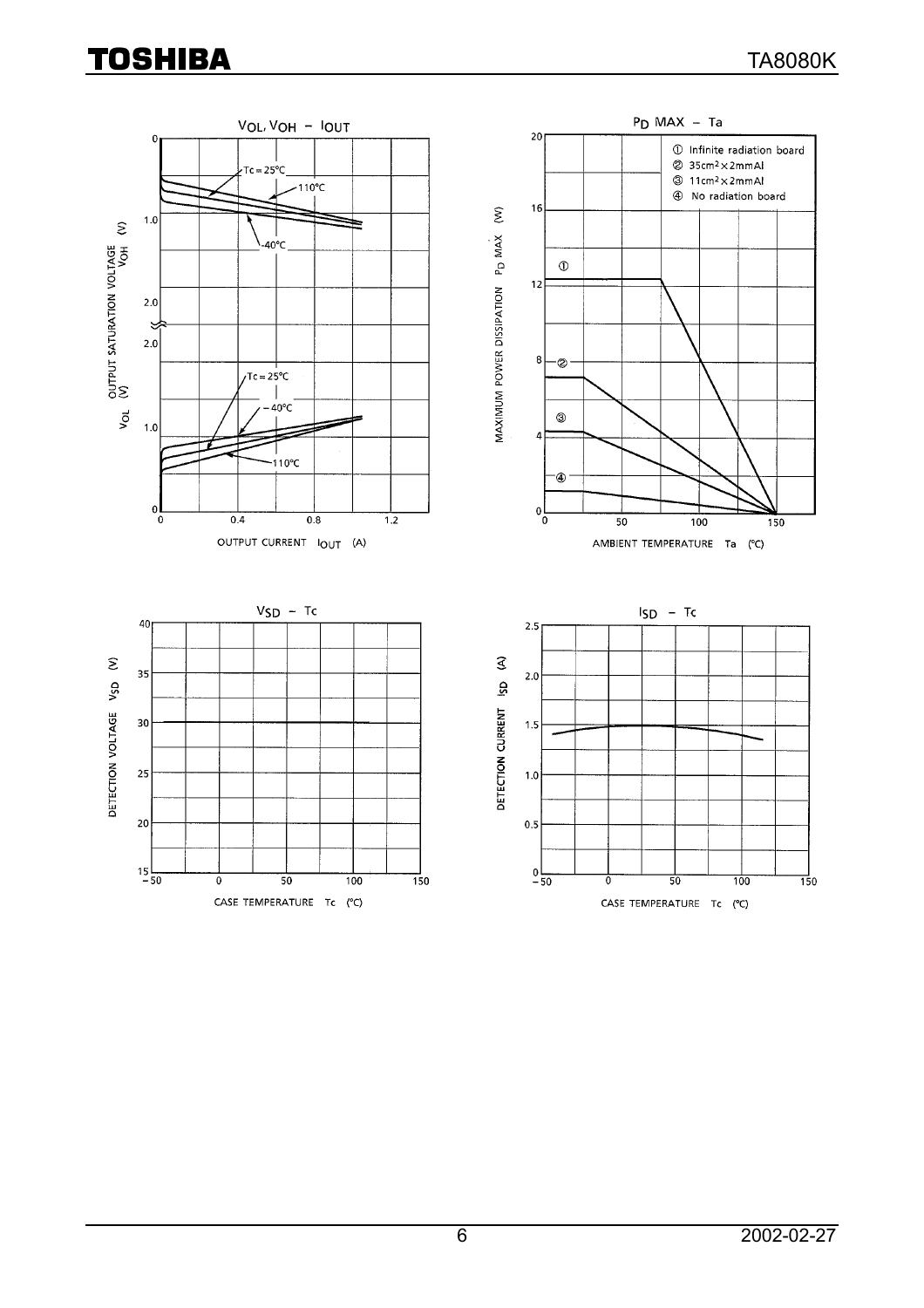## **I / O EQUIVALENT CIRCUIT**

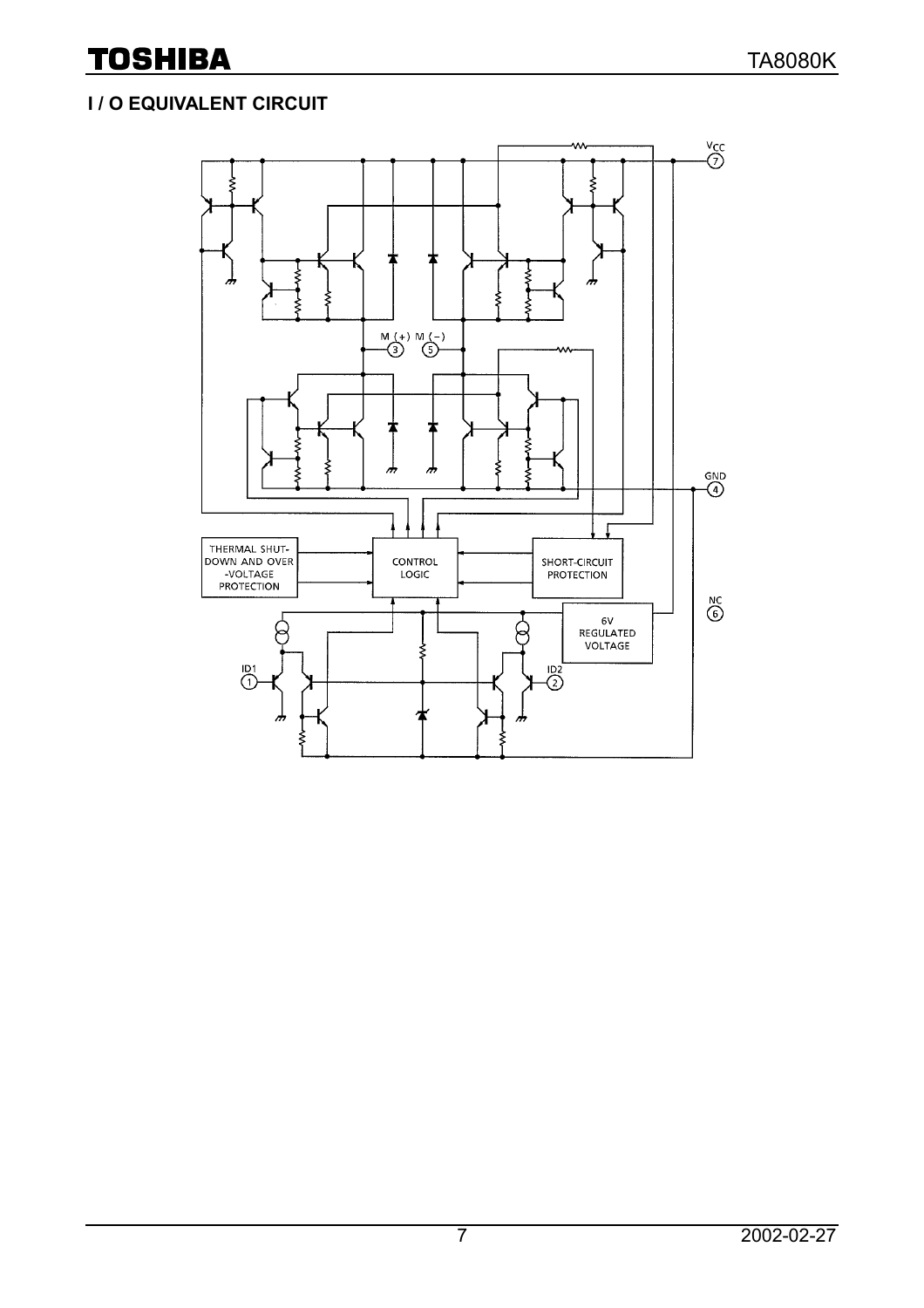## **EXAMPLE OF APPLICATION CIRCUIT**



Cautions for Wiring  $: C_1$  is for absorbing disturbance, noise etc. Connect it as close to the IC as possible.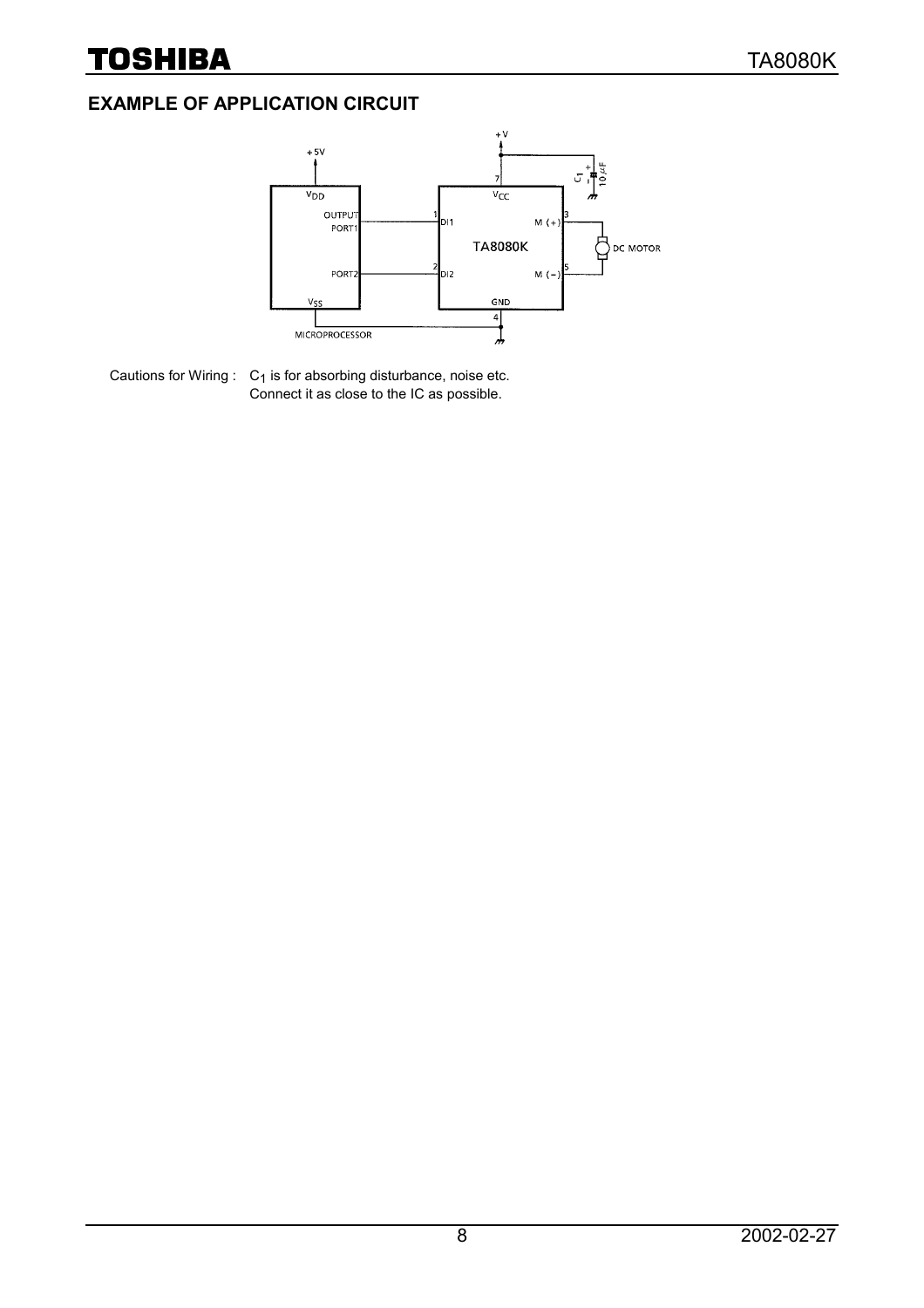## **TOSHIBA**

## **PACKAGE DIMENSIONS**



Weight: 2.2 g (Typ.)